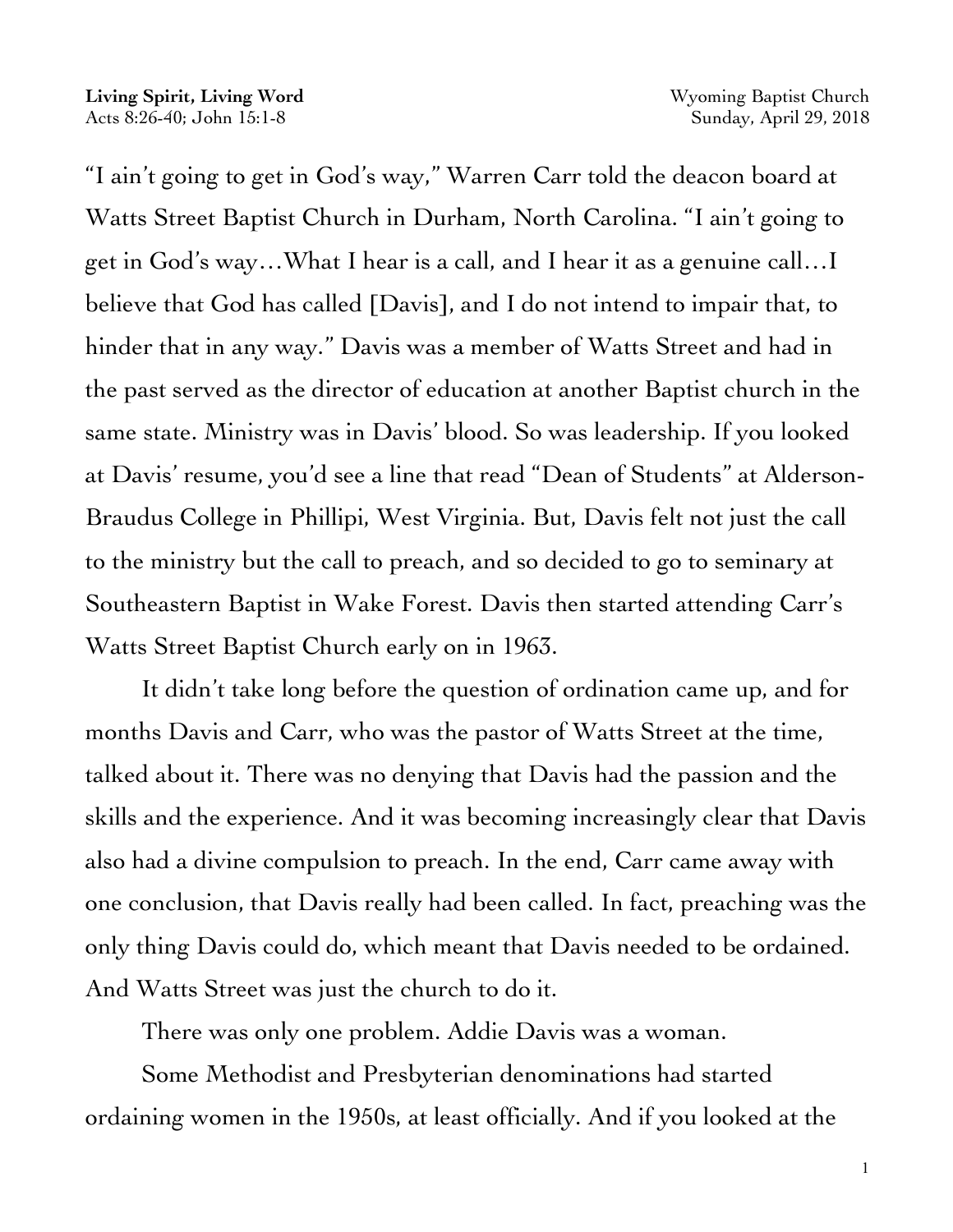American Baptists, we'd technically been doing it since the turn of the  $20<sup>th</sup>$ century, but it was rare. But, Addie Davis was Southern Baptist and so was Watts Street, and there had never been a woman ordained by a Southern Baptist church in the history of the denomination.

Ordination in the '60s in Southern Baptist life was like it is for us American Baptists today. The local church recognizes your call and recommends you to the local association of churches. Then you have to go before a special committee made up of people from across the association, and it's that committee which finally decides whether or not you'll be ordained. Most of the time, what they're looking for is doctrinal orthodoxy and evidence of a call. They want to know if your theology is right and if God really wants you to preach. But in Addie's case, there was something else going on. Addie was a woman, and for most folks at the time, the Bible was clear. Women don't preach. They're not allowed. Much of the talk surrounded a couple verses in 1 Timothy where the apostle Paul tells us that he doesn't let women "teach or have authority over men." In fact, he says, they're to "keep silent."

Davis' home church in Covington, Virginia, had refused to even consider her for ordination because their reading of the Bible said it wasn't even possible. God doesn't call women to preach – the Bible told them so. And that's the short and sweet of it. So, if God doesn't call women to preach, then the only conclusion they could see was that Addie must be delusional. Whatever she *thinks* God is telling her, she's wrong. That's it. God does not call women to preach.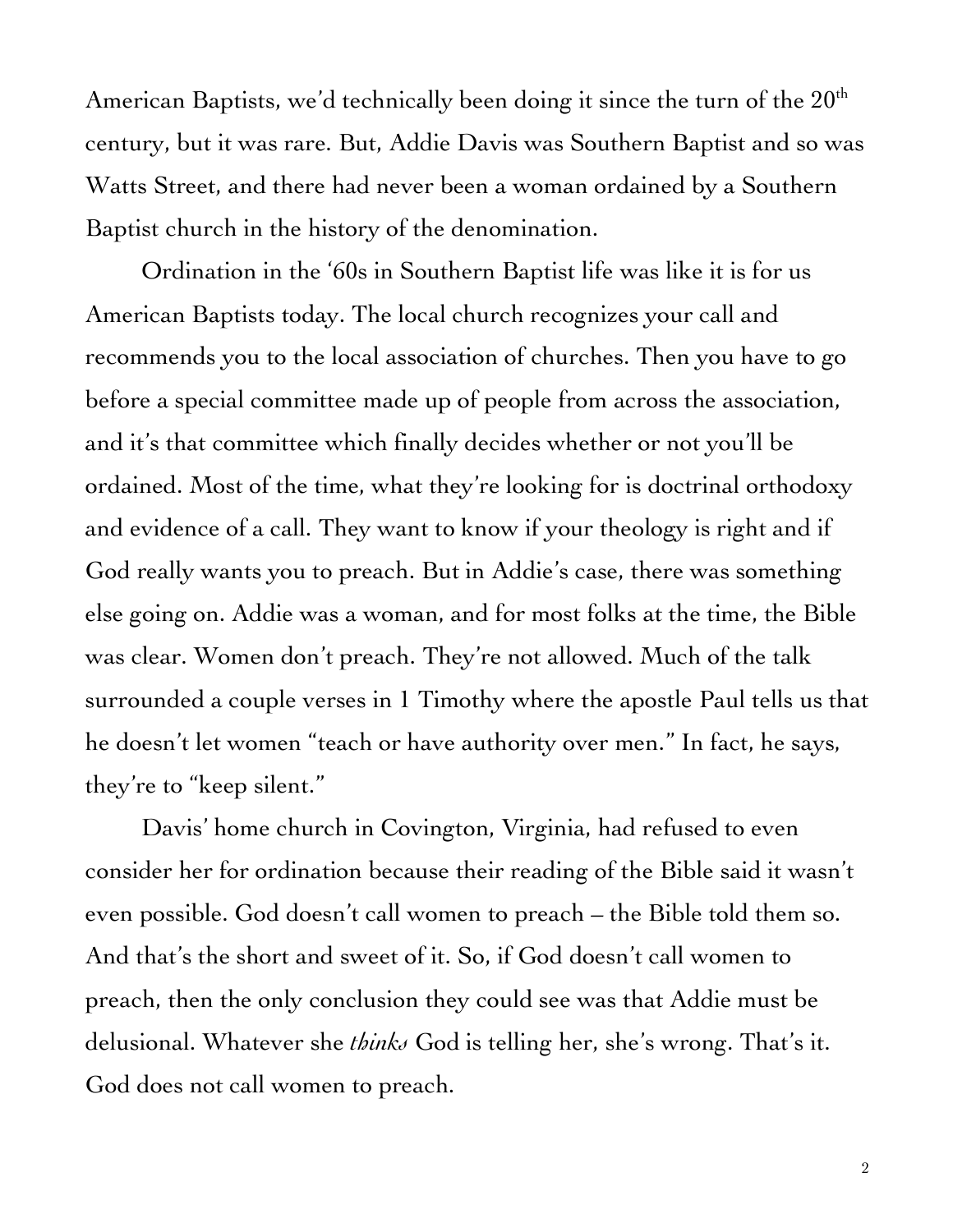So, Warren Carr and Watts Street Baptist Church were walking right into the thick of it when they recommended Addie Davis to the local association. Carr was emphatic. He told them that they should consider Addie on her merits alone. Was she orthodox? Did her life and her story clearly show that God had called her to preach? He said that if they came in saying that women just can't be ordained because that's just not what is done, then they'd be prejudiced, and he'd have to organize his own ordination council. Consider her on her merits, he said. But don't go in prejudiced. Instead, go in open. Go in really trying to figure out what God is doing here. Don't go in thinking you already know what God has said and done. Don't go in prejudiced.

The committee had two candidates for ordination: Addie and this young, male campus minister. The campus minister went first, and when it came time for him to talk about the virgin birth, he wavered. As the story goes, he wasn't willing to affirm it or deny it, and the committee didn't like that. For most people at the time, the virgin birth was considered part and parcel of Baptist belief. I mean, a decade earlier there was something like a rash of Southern Baptist ministers who started to deny the virgin birth, and it got a number of them fired. Somebody put it this way: "A man who doesn't believe in the virgin birth is no more a Baptist than the Pope of Rome." All around, I think that gives you a good idea of just how touchy the virgin birth was for them and the mess that this campus minister had gotten himself into.

So, when Addie got up there, things were already tense. But she blazed through. Her theology was spot on; she passed with flying colors.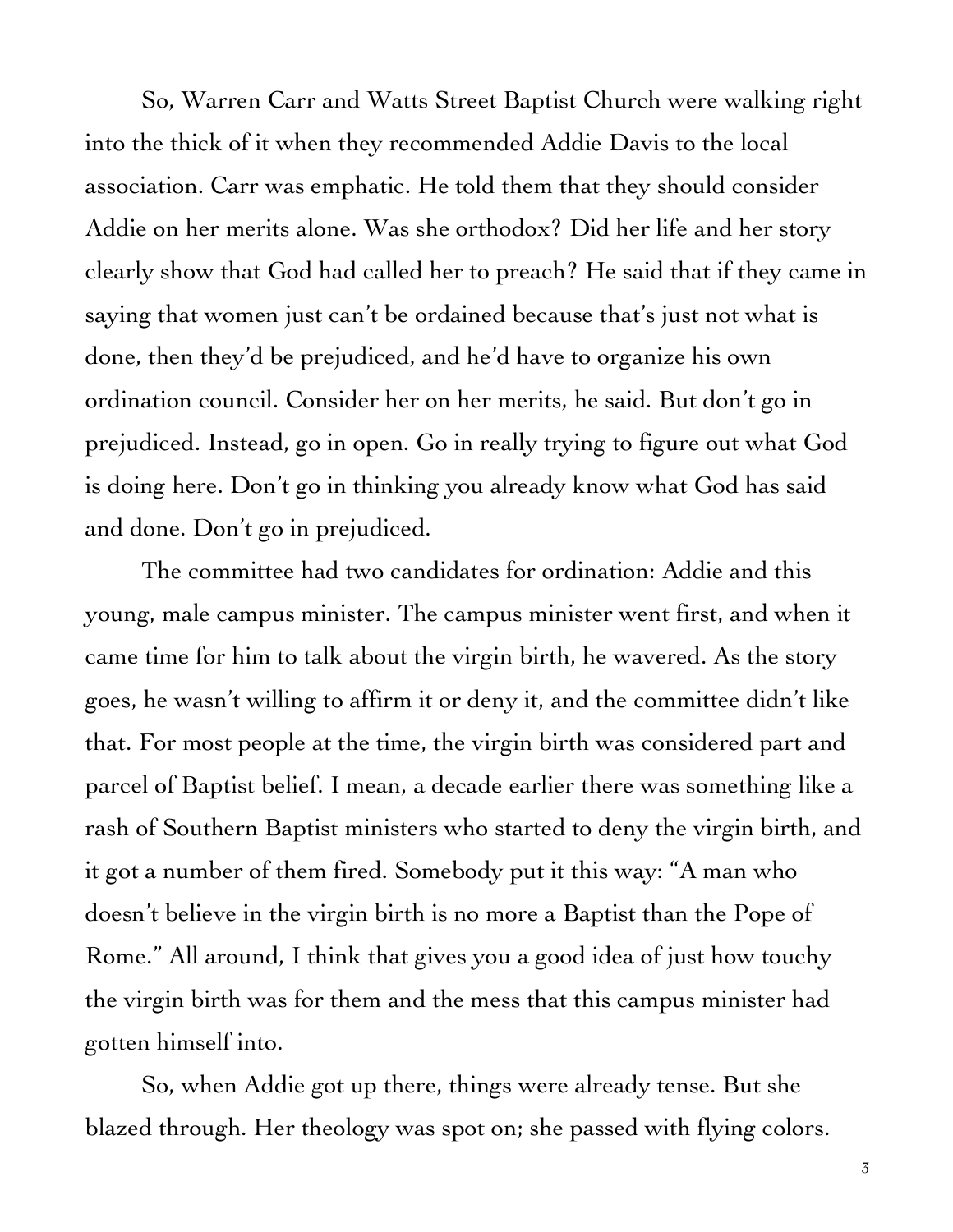Except that two of the members of the council said that they could not in good conscience approve of her ordination because she was a woman. One historian put it this way, and this is funny: "A heated argument ensued, and they were about to vote her down, when a young minister on the council named John Keith spoke out. He said, 'Brethren, you leave me confused. In the case of our first candidate you were quite insistent that he believe that virgin bore the word. How is it that you are now so adamant that a virgin should not preach the word?'" Everyone laughed, and the committee voted, and Addie passed unanimously. And so she became the first woman in history to be ordained by a Southern Baptist Church.<sup>i</sup>

Stories like Addie's often get talked about in one way. We're told that what we have here is two very different groups of people: One of them believes that the Bible is the authoritative Word of God. The other group just doesn't care. Instead, they just go around following every whim of the surrounding culture. In other words, they do whatever they want. But that doesn't seem to be the case with Addie Davis' ordination council. Everybody on the committee seemed to take the Bible very seriously. They all saw it as true and authoritative. This was the Word of God, after all.

So, what happened? How did they go from on the verge of voting her down to unanimously passing her? What changed if it wasn't some decision to stop taking the Bible seriously?

This is where our story from Luke's Book of Acts comes in. Let me read it again. It's long, so hand on:

> As for Philip, *an angel of the Lord* commanded him, "Go south down the desert road that runs from Jerusalem to Gaza." So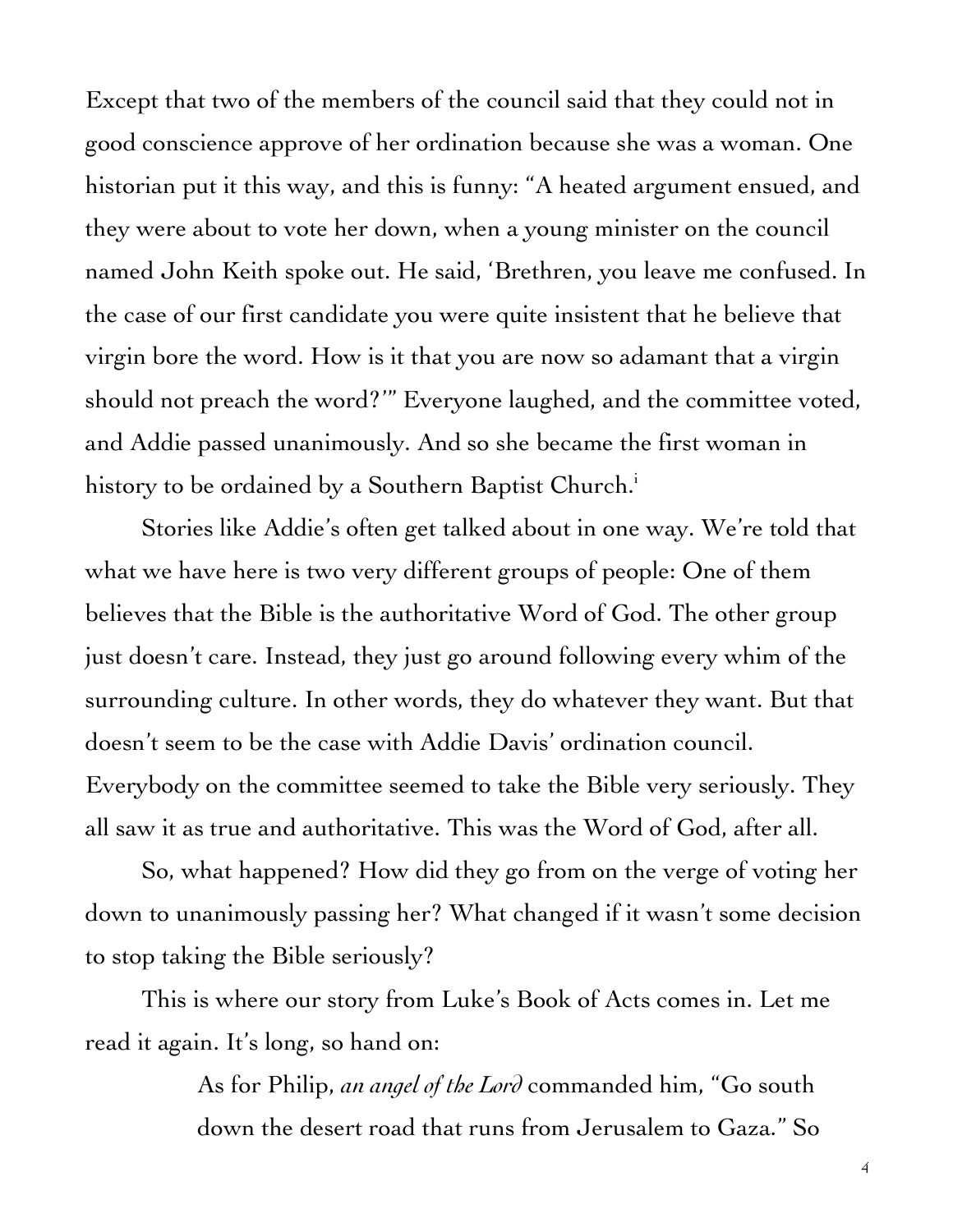Philip started out, and he met the treasurer of Ethiopia, a eunuch of great authority under the Candace, the queen of Ethiopia. The eunuch had gone to Jerusalem to worship, and he was now going home. So he was sitting in his carriage and reading aloud from the book of the prophet Isaiah.

*The Holy Spirit* then said to Philip, "Go over and walk along beside the carriage." So Philip ran over and heard the man reading from Isaiah, and he asked him, "Do you understand what you are reading?" The man replied, "How can I, unless someone instructs me?" And then he asked Philip to come up into the carriage and sit with him.

The passage of Scripture that the eunuch had been reading was this:

"He was led like a sheep to the slaughter.

 And as a lamb is silent before the shearers, he did not open his mouth.

He was humiliated and received no justice.

Who can speak of his descendants?

For his life was taken from the earth."

So the eunuch asked Philip, "Tell me, was the prophet talking about himself or someone else?" And beginning with this same Scripture, Philip told him the Good News about Jesus.

As they continued to ride along, they happened to come to some water, and the eunuch said, "Look! There's some water! Why can't I be baptized?" And he ordered the carriage to stop,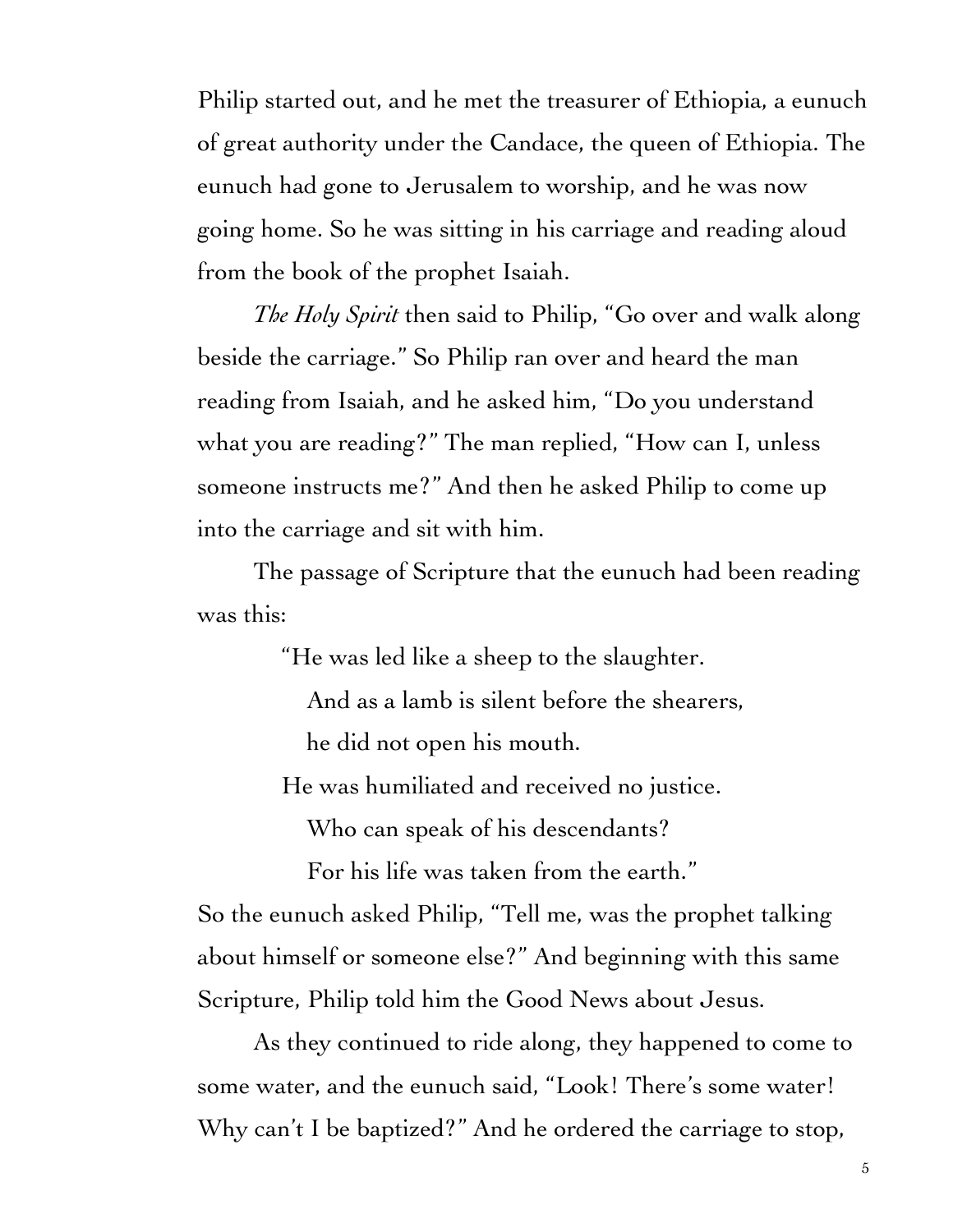and they went down into the water, and Philip baptized him.

When they came up out of the water, *the Spirit of the Lord* snatched Philip away. The eunuch never saw him again but went on his way rejoicing. Meanwhile, Philip found himself farther north at the town of Azotus. He preached the Good News there and in every town along the way until he came to Caesarea.

So, here's my question: Who's the main mover in this story? Who's the one in control? Who's doing all the action? There's really only one answer, right? It's got to be the Spirit.

"An angel of the Lord commanded…"

"The Holy Spirit said…"

"The Spirit of the Lord snatched…"

Think about it. Everything that Philip does, he does it because God either tells him to do it or God just makes him do it. Just look at the story again: Luke (the author of Acts, remember) tells us that Philip just so happens to "find himself" in Azotus. The Spirit tells him to go down the desert road at the beginning of the story, but at the end of the story even this little bit of Philip's agency is now whisked away. So, the real agent in the story is God. And, I think that's one of the biggest things Luke is trying to tell us all throughout the book. *God* is the one acting. *God* is the agent of salvation. *God* is the one behind the gospel going out into the whole world. Remember what Jesus tells us in Acts chapter 1? "Don't leave Jerusalem until God sends you what he promised to send you…and *then* you will receive power when *the Holy Spirit* comes upon you. And you will be my witnesses, telling people about me everywhere—in Jerusalem, throughout Judea and

6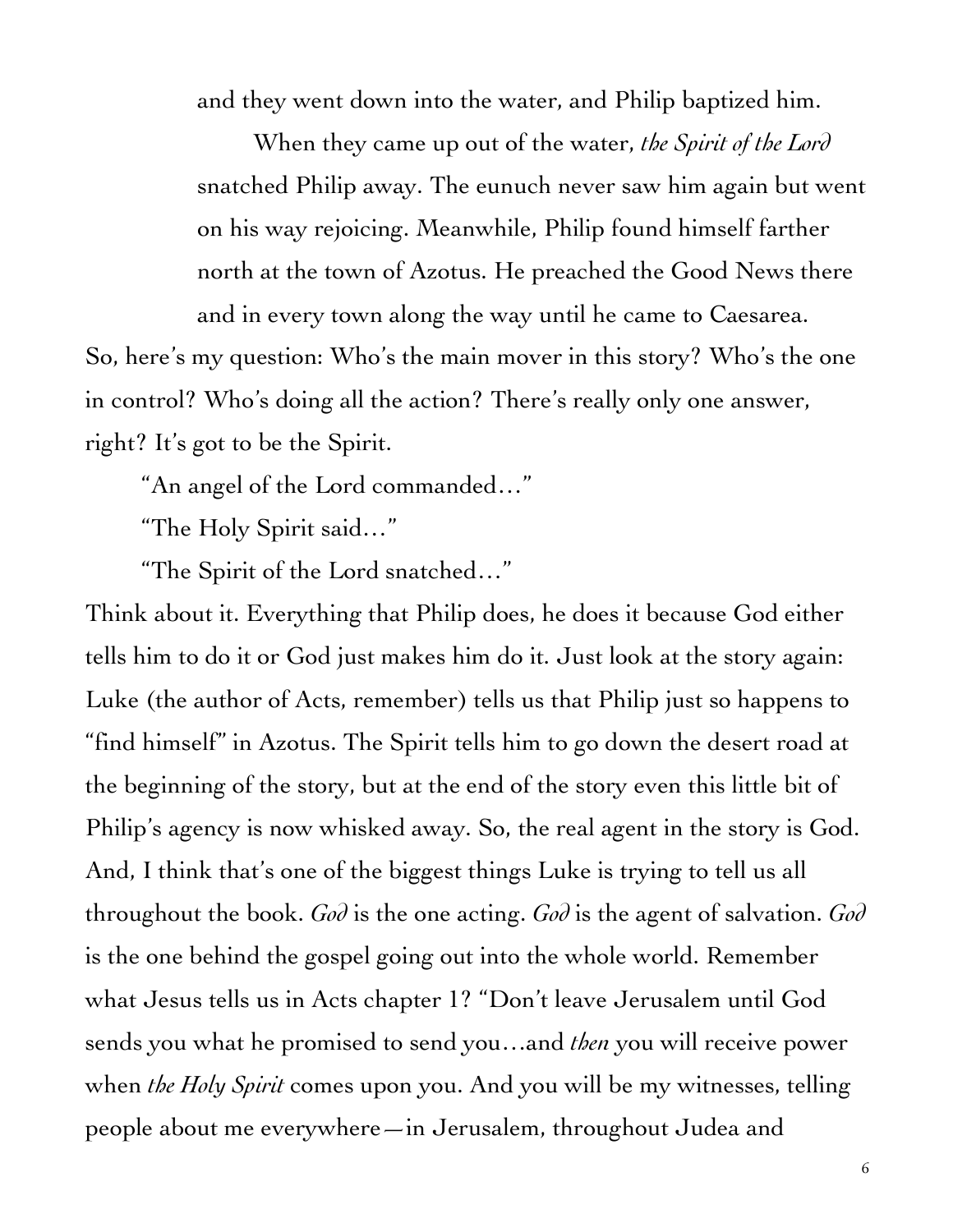Samaria, and even to the ends of the earth." If the story of Acts is the story of salvation going out into the whole world, then the one who's really directing and organizing and making everything work is God.

And guess what? The place we see him most is in the interpretation of scripture itself. Here the Ethiopian eunuch is riding along in his chariot and reading the Book of Isaiah, and he can't make two cents of it. But, for Luke, that's par for the course, and not only in Acts but also in his Gospel. Nobody understands what's going on unless God helps them understand – unless God interprets the story for them. Remember when Luke tells us about the two disciples walking down the road to Emmaus and how Jesus all incognito and what not has to spell it out for them? "'Didn't the Messiah have to suffer and die if he was going to rise again and bring salvation?' Then beginning with Moses and all the prophets," Luke tells us, "Jesus interpreted to them the things about himself in all the scriptures."

And then again, not two paragraphs later, Jesus shows up right in the middle of the disciples and says, "These are my words that I spoke to you while I was still with you—that everything written about me in the law of Moses, the prophets, and the psalms must be fulfilled." And he goes on to open their minds so that they can finally understand the scriptures.

Over and over again, this is how it goes. If we're going to understand the Bible, then God is going to have to show us how to interpret it. If we're going to make sense of what God is really doing in the world, then we're going to have to *actually look* for where and how he is moving and acting. It's not the case that the Bible's wrong; it's just that *we interpret* it wrongly. Jesus doesn't say, "Well, actually, you're just going to have to ignore that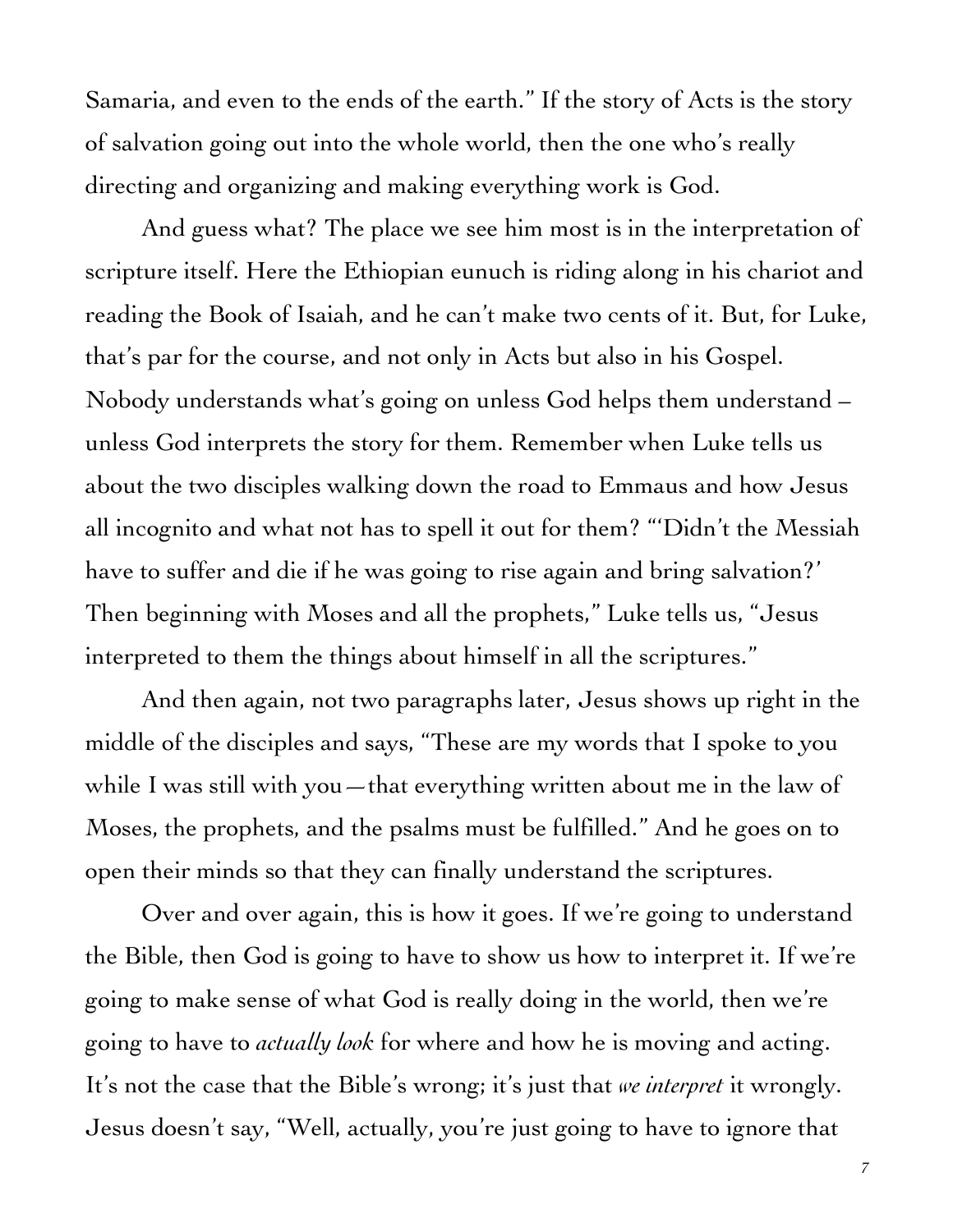verse." Instead, he says, "You just haven't put things together right. You've been looking at this all the wrong way. You've missed a crucial part of the story – the fact that it's  $G_0 \partial'$  story, and sometimes there's no telling what he's going to do." And then Jesus opens up our eyes and the scriptures for us by showing us what God's *really* been doing, by telling us where this gospel thing has *really* been going all along.

And you know what? It's the same thing throughout the entire Book of Acts, and it's the question right at the heart of the single biggest controversy that rocked the early church. In Acts 15, the Apostle Paul walks into Jerusalem and asks for a meeting with the other apostles and leaders of the Church. He had just come from a big debate with some other Christians about what it took to be saved, and some of them had been arguing that if people who weren't Jews wanted to be saved, they first needed to be circumcised. That's how these folk understood their scriptures, at least. If non-Jews wanted to become Christians, well, the Bible said they needed to become Jews first.

But Paul understood things differently. When he read the scriptures, he didn't interpret them as saying that salvation required circumcision. In fact, everything he'd seen God do among his non-Jewish friends went directly against the notion that they needed to become Jews first. In fact, as Peter would put it, "If God, the guy who knows everybody's thoughts, gave these so-called outsiders the Holy Spirit just as he gave the Spirit to us, then why are we trying to out-god God? Why are we forcing them to be circumcised when *God* has clearly shown that they don't?"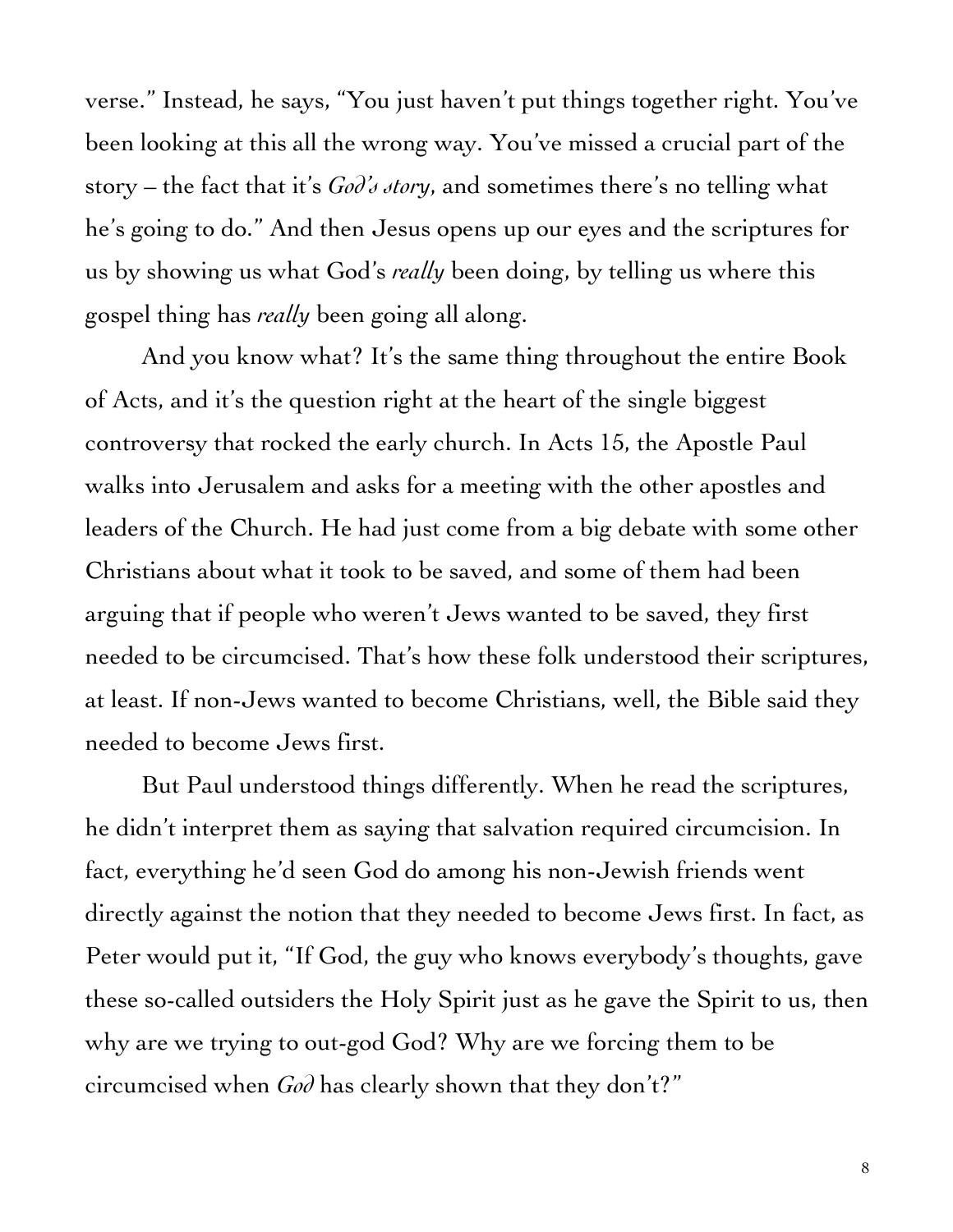Like it was in the story of Addie Davis, the problem here was not that one group believed the Bible to be the authoritative while the other group didn't. Both groups were trying to figure out what the Bible had to say about the salvation of these Gentile outsiders. They both believed they needed to go to the same scriptures for the truth. The problem, however, was that they simply understood those same scriptures differently. The problem, in other words, was interpretation.

Peter and Paul realized something – just like Addie Davis' ordination committee did. They realized that when we talk about the authority of the scripture, what we're really talking about is the authority of *God* exercised *through* scripture. It's *God's* word, after all, and it's his to interpret. And, if he's going to save Gentile outsiders without making them become Jews first then that says something about how we should understand the scriptures. If God is going to act in a way that goes against our interpretation of scripture, then we had better rethink our interpretation of scripture. Let's not try to out-god God by thinking that we've got everything wrapped up nice and neat when, in reality, God's doing something different. If we really want to interpret scripture rightly, if we really want to know the will of God, then we're going to have to actually pay attention to where he is moving and acting in the world. We're going to have to leave room for God's Spirit to work in our lives and in our thoughts and in our neighbors and in our world – even when that work happens to run counter to beliefs we've had for a really long time. We've got to remember that it's *God's* word we're reading and it's *God's* path we're following and it's *God's* salvation we're offering, not ours. And we've got to let that mean something.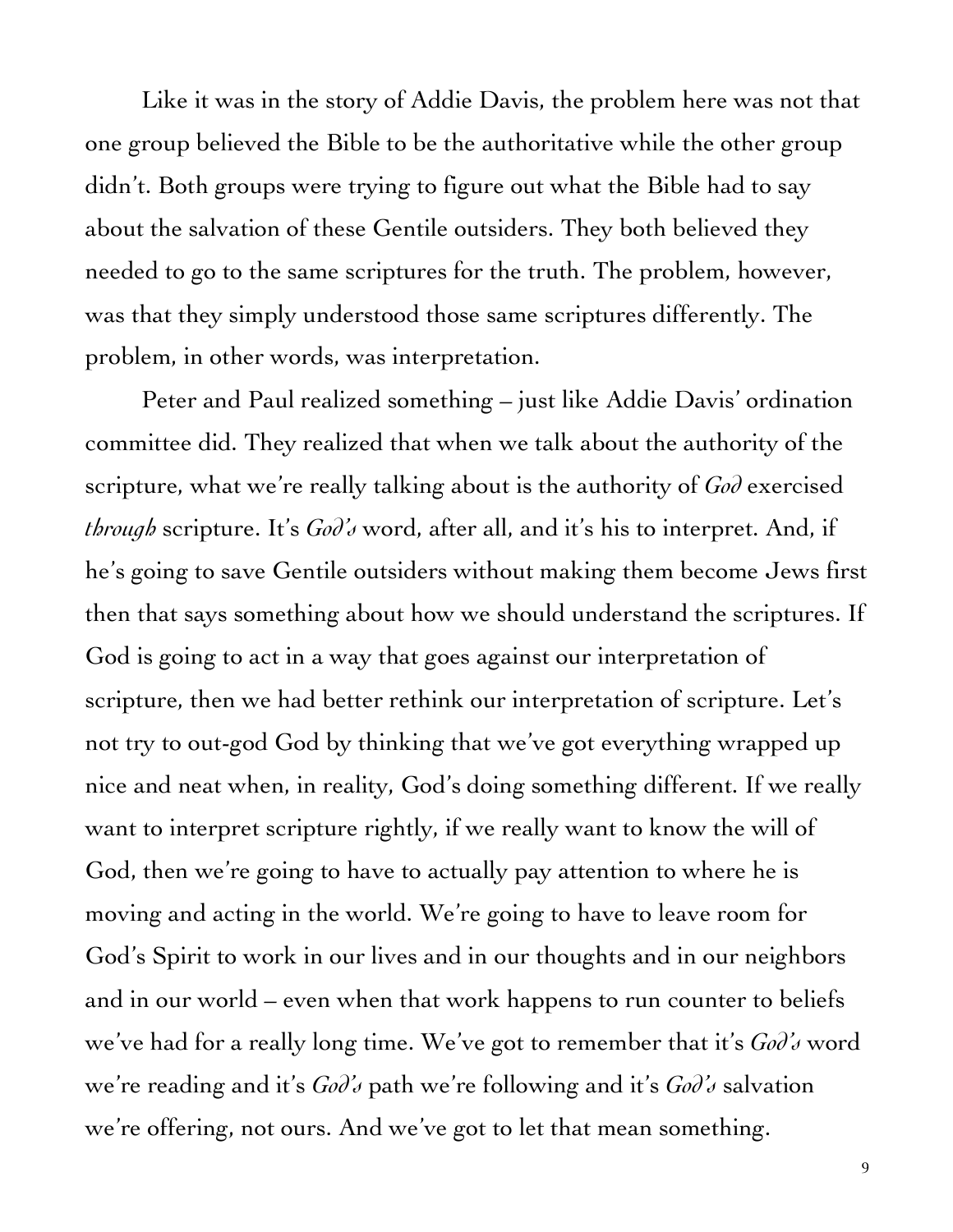But this means that reading scripture and figuring out what is right and what is wrong isn't as easy as we think. It means we're going to have to be open and willing to say that we've got it wrong, that we haven't interpreted things rightly. It means we're going to have to go in without prejudice because we know that God works in mysterious ways. It means that we're going to have to realize and remember that sometimes God moves and acts in ways we simply don't – and maybe even *can't* –expect.

That's what Addie Davis' ordination committee finally realized. They finally realized what Warren Carr had already seen and what Addie had already felt so strongly about – that God had *really and truly* called her to preach. And they decided they weren't going to get in God's way. "If the God who knows everybody's thoughts has called Addie to preach just as we know he's called all these men to preach, then why are we trying to out-god God?" That's what they said. "Why are we arguing that God can't call a woman to preach when what we have standing right here before us is evidence that he has?"

But, like our discipleship in general, this openness to the Spirit is risky. It's complex. It's even muddy. It means really listening to what other people have to say, and it means giving due weight to our experiences of God in the here and now. It means being willing to give up tightly held beliefs because we're more concerned and interested in following Jesus and figuring out where his Spirit is moving and active. It means acting differently when we come across something or someone who disagrees with us. It *doesn't* mean tossing out our convictions altogether, but it does mean